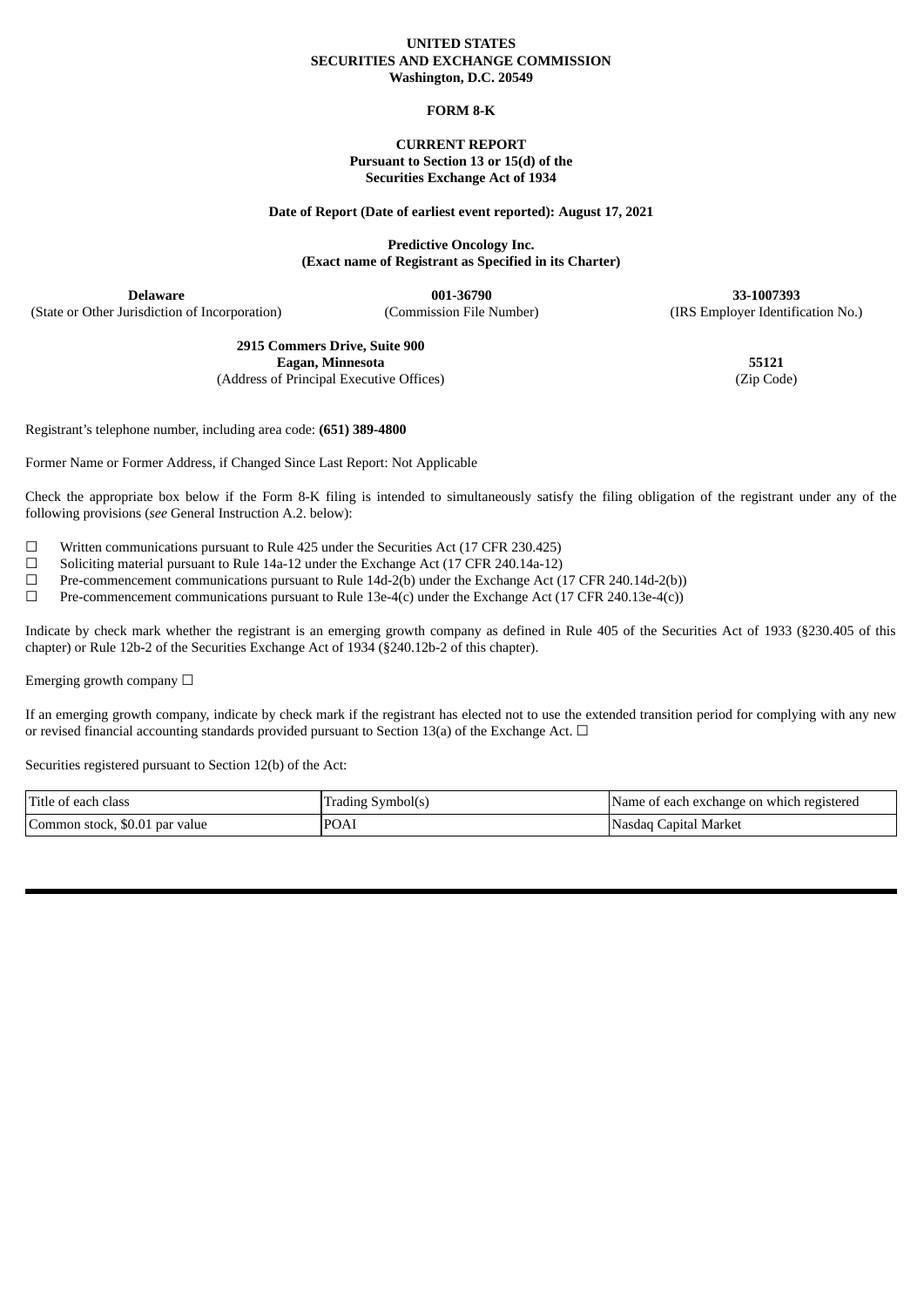## **Item 1.01 Entry into a Material Definitive Agreement**

On August 17, 2021, at the reconvened special meeting of the stockholders of Predictive Oncology, Inc. (the "Company"), the stockholders approved an increase in the number of authorized shares of Company common stock from 100,000,000, to 200,000,000 (the "Charter Proposal"). Certain investor warrants to purchase up to an aggregate of 15,520,911 shares of common stock, issued on June 16, 2021 in a registered direct offering at an exercise price of \$1.25 per share, became exercisable on the effective date of the charter amendment, August 17, 2021. These warrants will expire on August 17, 2024. Further, the placement agent warrants to purchase up to an aggregate of 1,164,068 shares of common stock, issued on June 16, 2021 at an exercise price of \$1.71875 per share, also became exercisable as of August 17, 2021 and will expire on August 17, 2024.

## **Item 5.03 Amendments to Articles of Incorporation or Bylaws; Change in Fiscal Year.**

The Certificate of Amendment to the Certificate of Incorporation of the Company increasing the number of authorized shares of Common Stock to 200,000,000 shares, as approved by the Company's stockholders on August 17, 2021 and filed with the Secretary of State of Delaware on August 17, 2021, is attached hereto as Exhibit 3.1 and incorporated herein by reference.

## **Item 5.07 Submission of Matters to a Vote of Security Holders.**

At their reconvened special meeting on August 17, 2021, the stockholders of Predictive Oncology Inc. (the "Company") approved the Charter Proposal. As described in our previous Form 8-K report filed on August 12, 2021, the special meeting of stockholders was originally convened on August 10, 2021 and was adjourned to August 17, 2021. There were 33,239,826 votes for the proposal; 3,165,633 votes against; 64,823 votes abstained; and there were no broker non-votes.

The Company issued a press release dated August 18, 2021, which is attached hereto as Exhibit 99.1 and incorporated herein by reference.

#### **Item 9.01 Financial Statements and Exhibits.**

(d) Exhibits.

| Exhibit |                    |  |
|---------|--------------------|--|
| Number  | <b>Description</b> |  |
|         |                    |  |

- 3.1 Certificate of Amendment to the Certificate of [Incorporation](#page-3-0)
- 4.1 Warrant issued in connection with Securities Purchase Agreement dated June 14, 2021 [\(incorporated](https://www.sec.gov/Archives/edgar/data/1446159/000117184321004367/exh_41.htm) by reference to Exhibit 4.1 to the Company's Form 8-K filed on June 16, 2021)
- 4.2 Placement Agent Common Stock Purchase Warrant issued in connection with Securities Purchase Agreement dated June 14, 2021 [\(incorporated](https://www.sec.gov/Archives/edgar/data/1446159/000117184321004367/exh_42.htm) by reference to Exhibit 4.2 to the Company's Form 8-K filed on June 16, 2021)
- 99.1 Press [Release](#page-4-0) dated August 18, 2021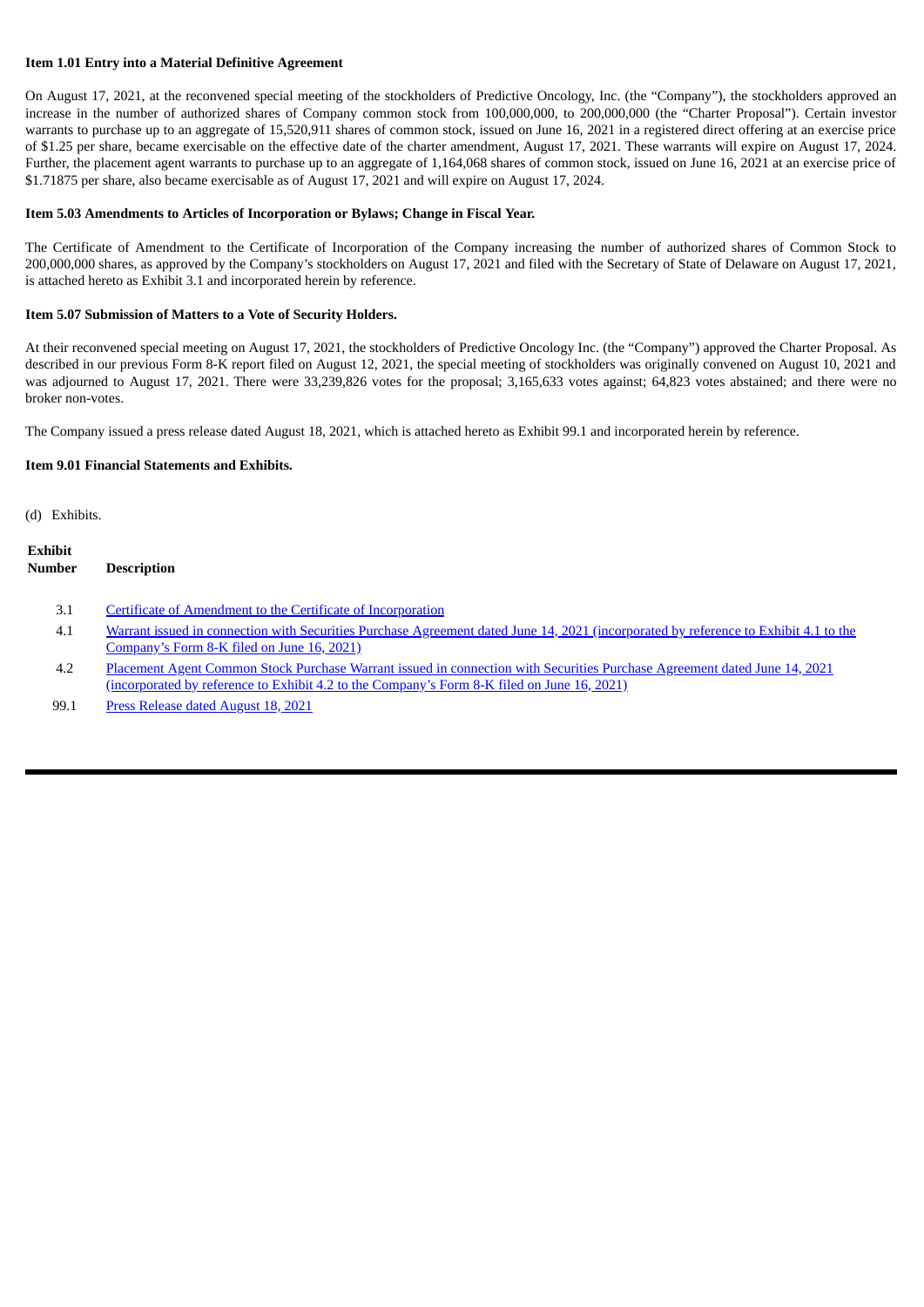# **SIGNATURES**

Pursuant to the requirements of the Securities Exchange Act of 1934, as amended, the registrant has duly caused this report to be signed on its behalf by the undersigned hereunto duly authorized.

# **PREDICTIVE ONCOLOGY INC.**

By: /s/ Bob Myers

Name: Bob Myers Title: Chief Financial Officer

Date: August 18, 2021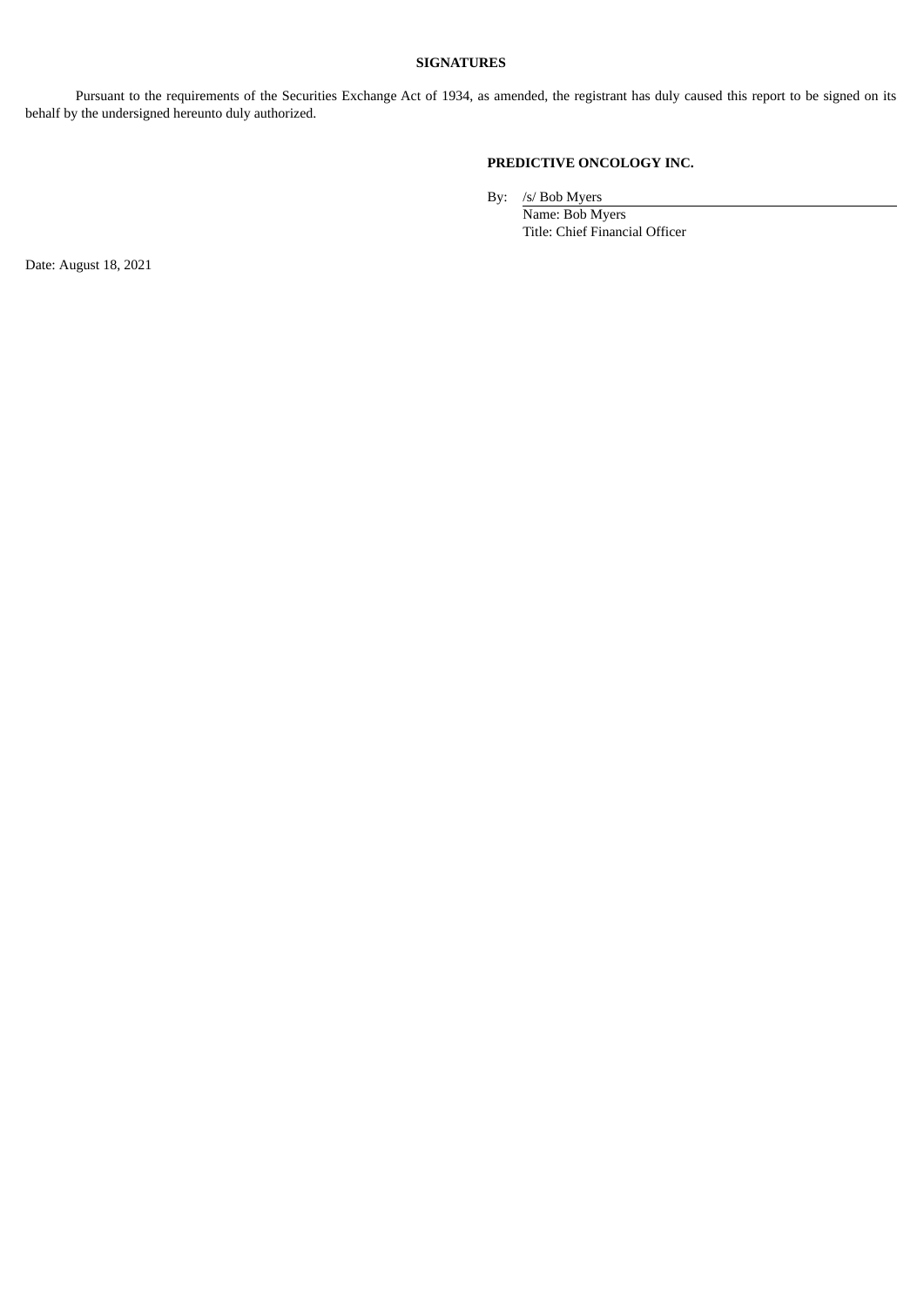## **CERTIFICATE OF AMENDMENT TO THE CERTIFICATE OF INCORPORATION OF PREDICTIVE ONCOLOGY INC. (A Delaware Corporation)**

<span id="page-3-0"></span>Pursuant to Section 242 of the Delaware General Corporation Law, the undersigned, being the Chief Financial Officer of Predictive Oncology Inc., a corporation organized and existing under the laws of the State of Delaware (the **"Corporation"),** does hereby certify that the following resolutions were adopted by the Corporation's Board of Directors and its stockholders as hereinafter described:

**RESOLVED:** Section 4.1 of the Certificate of Incorporation, as amended, of this Corporation is hereby amended and replaced with the following:

4.1 The total number of shares of stock that the Corporation shall have authority to issue is two hundred million (200,000,000) shares of common stock, having a par value of one cent (\$0.01) per share ("Common Stock"); and twenty million (20,000,000) shares of preferred stock, with a par value of one cent (\$0.01) per share ("Preferred Stock").

**FURTHER RESOLVED:** That the effective date of this Certificate of Amendment shall be August 17 , 2021.

The foregoing resolution and this Certificate of Amendment were adopted by the Board of Directors of the Corporation pursuant to board resolution approved as of July 1, 2021, in accordance with Section 141 of the Delaware General Corporation Law, and of holders of a majority of the outstanding shares of the Corporation's voting stock at a meeting of stockholders held on August 10, 2021 in accordance with Section 242 of the Delaware General Corporation Law.

**IN WITNESS WHEREOF,** the undersigned, being the Chief Financial Officer of this Corporation, has executed this Certificate of Amendment to the Corporation's Certificate of Incorporation, as amended, as of August 17, 2021**.**

PREDICTIVE ONCOLOGY INC.

By: /s/ Bob Myers

Bob Myers, Chief Financial Officer

State of Delaware Secretary of State Division of Corporations Delivered 04:12 PM 08117/2021 FILED 04:12 PM 08/17/2021 SR 20213004337 - File Number 5420966